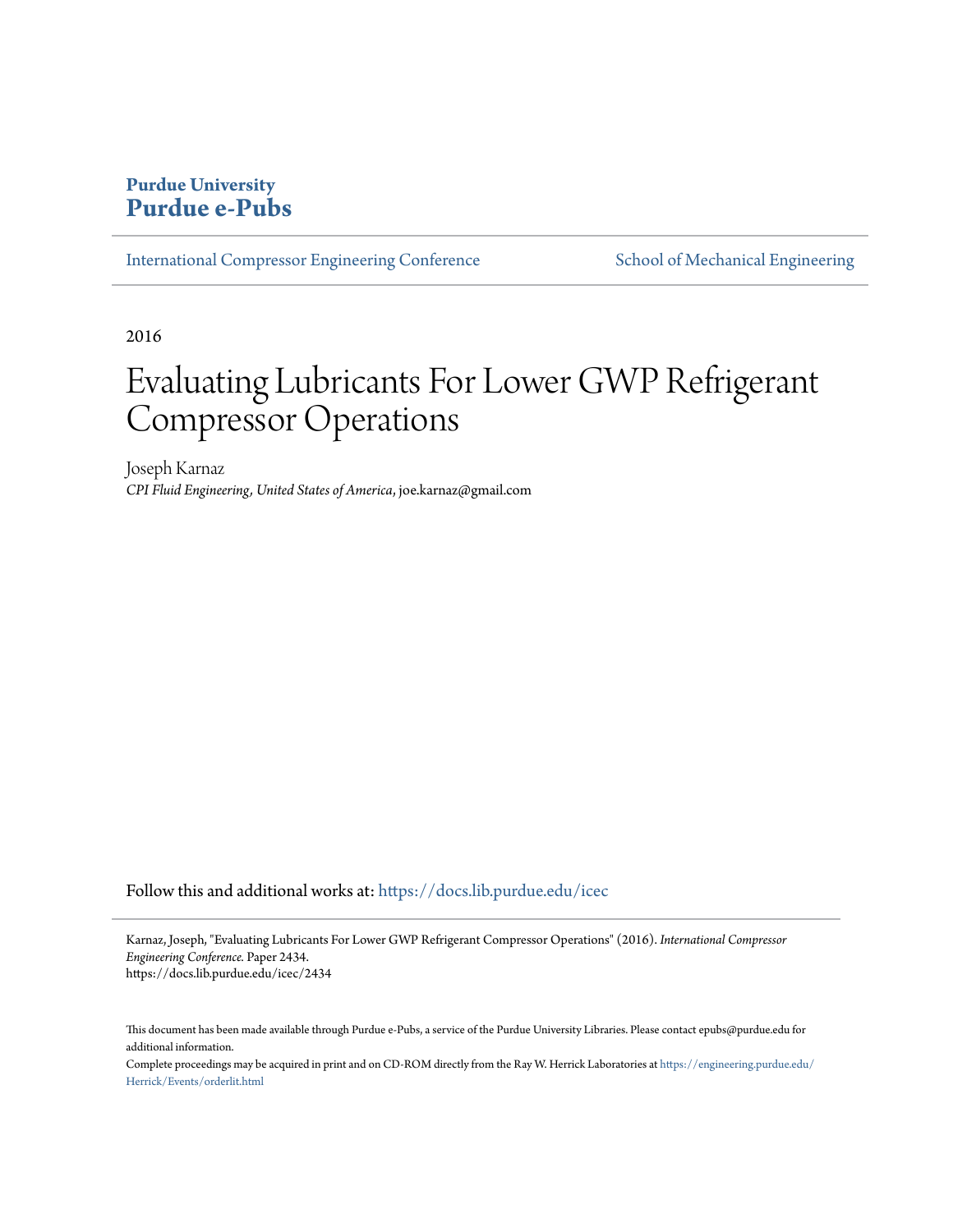## **Evaluating Lubricants for Lower GWP Refrigerant Compressor Operation**

Joseph A. Karnaz

CPI Fluid Engineering, Midland, Michigan, USA 989-496-3780 jska@cpifluideng.com

### **ABSTRACT**

Refrigerant Lubricants are an essential component to refrigerant and air conditioning compressor operation regardless of the refrigerant used. But to maintain reliable and efficient operation, the choice of lubricant can vary depending on the type of compressor, design of the system and especially the kind of refrigerant. Historically, refrigerants used in applications have changed over the period of time since the invention of refrigeration due to various reasons. Today the global warming potential (GWP) value that exists for each refrigerant are being scrutinized if the GWP value is deemed too high which could result in a negative environmental impact. One of the so called high GWP refrigerants is R-404A which is on the fast track to be minimized through regional and global phase downs and potential phase outs. Various replacement/substitute refrigerants exist today that have been evaluated or are currently being evaluated as lower GWP choices in place of R-404A refrigerant. For R-404A the typical lubricant of choice has been a synthetic lubricant such as a polyol ester (POE) which meets certain criteria for refrigerant and lubricant interaction. Replacement/substitute lower GWP refrigerants for R-404A will vary in the type of lubricant chemistry that is satisfactory for effective operation resulting in numerous lubricant selections.

This paper will evaluate lower GWP refrigerant options and what lubricant chemistry is best suited. Various rules that apply to what testing is needed to make the appropriate conclusions will be outlined and results of refrigerant and lubricant interaction will be presented. This data will then be used to determine how the changes in lower GWP refrigerant properties will dictate these lubricant options. This type of information will allow for maintaining the required compressor performance parameters associated with the industry.

#### **1. INTRODUCTION**

Since the beginning of the use of some type of mechanical refrigeration and air conditioning, the working fluid (refrigerant) used has taken center stage in not only the performance of the system but also how the various properties these refrigerant possess will affect the areas it is used in. Early refrigerants used in the late 1800's and early to mid-1900's like Methyl Chloride, Sulphur Dioxide, Carbon Dioxide, Ammonia and Hydrocarbons carried properties like toxicity, flammability and high pressure that brought about safety concerns evolved to ChloroFluoroCarbon (CFC) and HydroChloroFluoroCarbon (HCFC) synthetic refrigerants with less safety concerns. With the industrial revolution came the apprehension of how the environment was being effected by emissions which led to the investigation of CFC and HCFC refrigerants effect on the ozone. These refrigerants deemed as having some level of Ozone Depletion Potential (ODP) were soon mandated by protocols and laws to be phased out or phased down during a certain time period over the course of the late 1980's until today. Once again, despite the benefits of performance properties, these refrigerants displayed the external environmental concerns require other options. Thus HydroFluoroCarbon (HFC) refrigerants which met safety concerns and ODP environmental concerns were developed along with expanded development on so called natural refrigerants (carbon dioxide, ammonia and hydrocarbons) to try to identify refrigerants that would maintain some level of performance while having no ODP. Systems in which these refrigerants are used will have varying levels of refrigerant leaking into the environment which can have a direct effect on the environmental response. Over time studies have claimed that the HFC refrigerants that migrate into the atmosphere have a relationship to the climate change due to the Global Warming Potential (GWP). This now has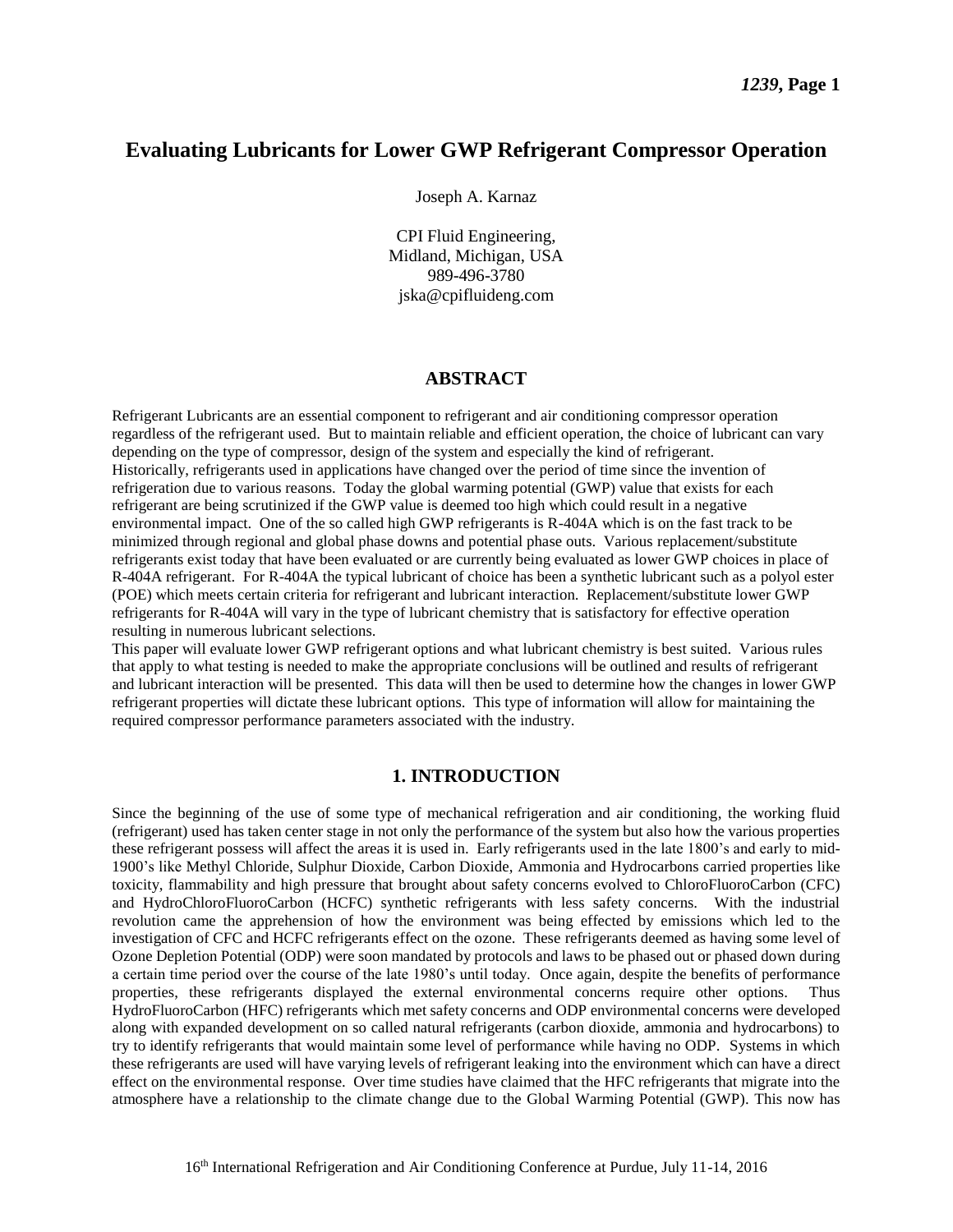implemented another change to refrigerants that have a lower GWP which once again include natural refrigerants but also new synthetic refrigerants based on HydroFluoroOlefin (HFO) chemistry. Table 1 shows some of the history of refrigerants based on safety, environmental concerns and other observations.

| Refrigerant         | <b>ODP</b>     | <b>GWP</b> | Safety and Other                              | Misc.                                                                                                    |
|---------------------|----------------|------------|-----------------------------------------------|----------------------------------------------------------------------------------------------------------|
|                     |                |            | Considerations                                |                                                                                                          |
| Methyl Chloride     | 0.02           | 9          | <b>Toxicity and Flammability</b><br>concerns. | More recently this refrigerant<br>designated as R-40 has caused some<br>issues due to reactivity.        |
| Carbon Dioxide      | $\overline{0}$ | 1          | Non-toxic and high pressure<br>gas.           | Lower energy efficiency when used at<br>higher ambient temperatures has been<br>a limitation.            |
| <b>HC R290</b>      | $\theta$       | $\sim$ 20  | Non-toxic and highly<br>flammable.            | The flammability has led to maximum<br>charge limits be set for use in various<br>types of equipment.    |
| CFC R <sub>12</sub> | 0.82           | 10,900     | Non-toxic and non-<br>flammable.              | Effect refrigerant based on system<br>operation but ozone depletion<br>potential has led to its removal. |
| <b>HFC</b> 134a     | $\overline{0}$ | 1430       | Non-toxic and non-<br>flammable.              | Stable refrigerant chemistries but this<br>stability results in too long of<br>atmospheric life.         |
| HFO 1234yf          | $\theta$       | $\leq$ 1   | Non-toxic and mild<br>flammability.           | Lower GWP values sacrifice some<br>stability when compared to HFC<br>refrigerants.                       |

|  | Table 1: Refrigerant history information |
|--|------------------------------------------|
|  |                                          |

In addition to the changes in refrigerants over the years, the mechanical mechanism mainly a compressor, has also evolved and expanded to meet certain requirements. Typically these compressors require some type of lubrication to maintain bearing integrity and efficient operation, so various types of lubricants are employed. Designing a lubricant for a particular compressor design and application is basically set by the design and application and may not vary significantly as the same type of compressor changes in size. This cannot be said though for changes to the refrigerant, over the years as we have seen changes to the refrigerants used we have also seen changes to the lubricants required. Lubricant and refrigerant properties like miscibility, solubility, stability are key to the successful and efficient operation of the compressor and system. Some of these lubricant changes over the years caused by refrigerant changes have been small but some have been very significant with an exhaustive amount of evaluation needed. Regardless of the level of change, it is important to understand the requirements needed for each refrigerant to be able to recommend the appropriate lubricants. This concept is no different today with some of the lower GWP refrigerants that are currently being targeted for use.

This paper will investigate some key lower GWP refrigerants either in the market today or being evaluated for future use to identify potential lubricant candidates. Lubricant and refrigerant properties will be discussed and compared to baseline refrigerants and lubricants used today. Other industry work on compressors and systems using some of these lower GWP candidates will also be discussed. The focus will be on alternate lower GWP refrigerants as substitutes/alternatives for HFC refrigerant R-404A.

## **2. LUBRICANT AND REFRIGERANT INTERACTIONS**

Understanding of the lubricant and refrigerant interaction is needed to create an operating system that is both reliable and has maximum energy efficiency. When refrigerants change, a bench study of the interaction is the first start to matching the right lubricant to the refrigerant. The interaction studies can be broken down into various areas of interest each providing both a first look approach and potential final approach to making a lubricant choice. These tests can provide a significant amount of information in a relatively short period of time which will benefit the lubricant supplier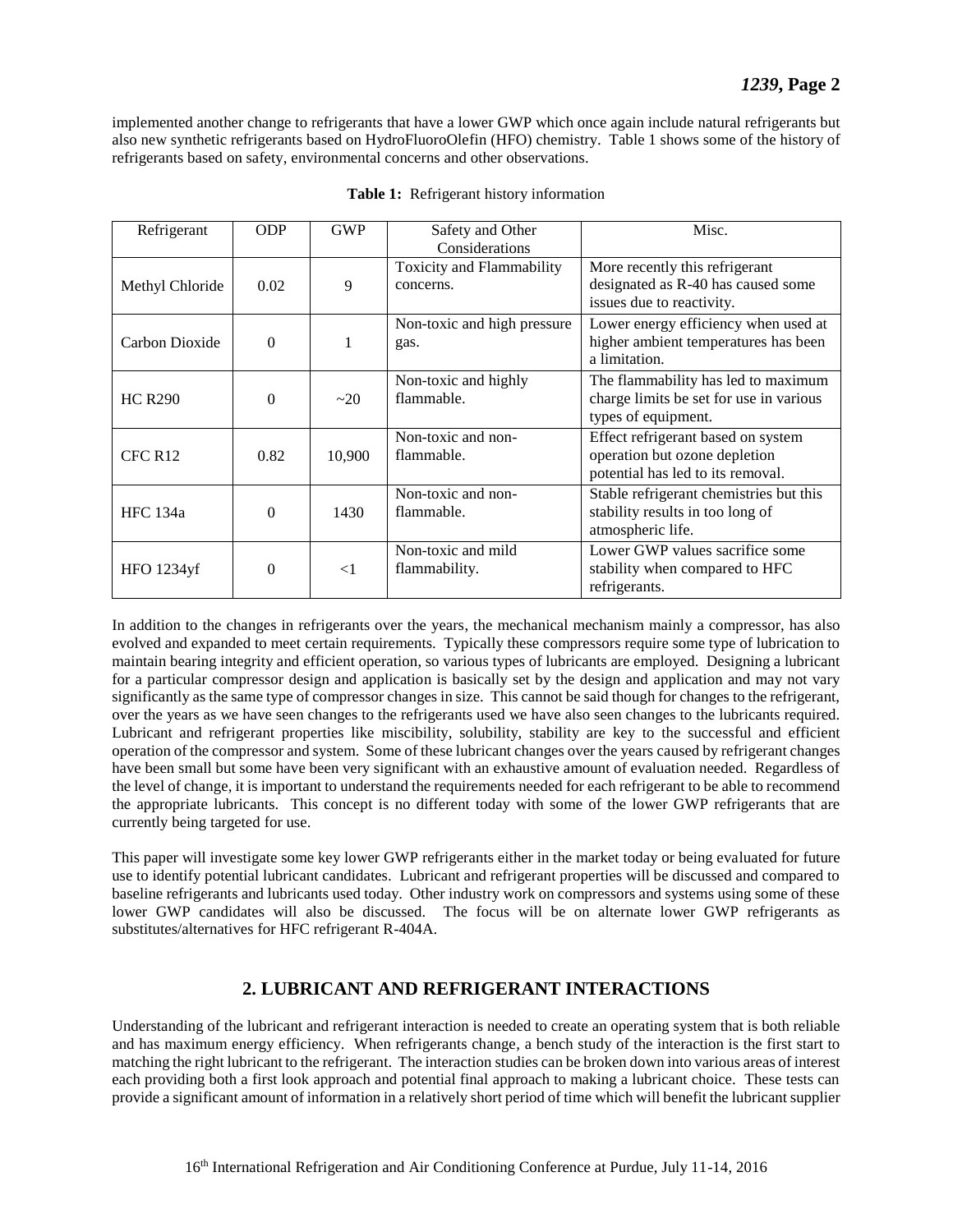along with the compressor and system manufacturer. After bench studies, it is sometimes helpful to obtain other information based on initial compressor or system testing to help decide on direction.

## **2.1 Lubricant and Refrigerant Interaction - Miscibility**

Typically without proper oil separation devices or techniques, lubricants used inside of a compressor sump will migrate into the system by way of the refrigerant or movement (velocity). Once out into the system, it is imperative that the oil move back to the compressor to eliminate any potential bearing lubricant starvation issues and minimizing of heat transfer degradation on the heat exchange surfaces. A quick screening tests can be performed either in sealed glass tubes or windowed cells, for higher pressure situations, to evaluate the interaction of the lubricant with the refrigerant. Lubricants at various concentrations can be viewed over specified temperature ranges to see when the mixture separates into two phases which is considered immiscible or stays one phase which is considered miscible. Figure 1 is a rendering of a typical miscible curve. These evaluations can be made quickly to understand if a current lubricant is going to be acceptable with a new refrigerant or if lubricant modifications are required.



**Figure 1:** Miscibility of lubricant and refrigerant

## **2.2 Lubricant and Refrigerant Interaction - Solubility**

Whereas miscibility measurements are usually more of a concern for operations inside the system, solubility is usually a measurement valued inside the compressor or where the oil is being distributed. Concentration levels of refrigerant in the lubricant are measured and then the resulting pressure at varying temperature is measured and plotted. Figure 2 is a representation of a typical pressure vs temperature solubility plot. With this data and knowing operating conditions within a compressor system, the resulting dilution factor the refrigerant will have on the lubricant can be calculated. This dilution factor is important in determining proper lubrication properties that a bearing will experience at conditions. Other dilution information is also important to compressor system design and operation.

Once the solubility is determined, then this will translate into a viscosity of the combination of lubricant and refrigerant sometimes referred to as the "working viscosity". Figure 3 is a typical representation of a plot relating solubility of the refrigerant in the lubricant to working viscosity. The data plotted this way is sometime referred to as a pressureviscosity-temperature plot or "Daniel Plot". These types of plots are essential to compressor design engineers to get a quick look at what value of film thickness that might be seen at a bearing with a particular lubricant and refrigerant to provide a screen before compressor testing is done. Today sophisticated equipment is used to make measurement of lubricant and refrigerant solubility and working viscosity values from which models can be developed to solve for different operating conditions. Figure 4 shows a picture of the environmental chamber and schematic of the equipment used to measure solubility and working viscosity of refrigerant and lubricant mixtures.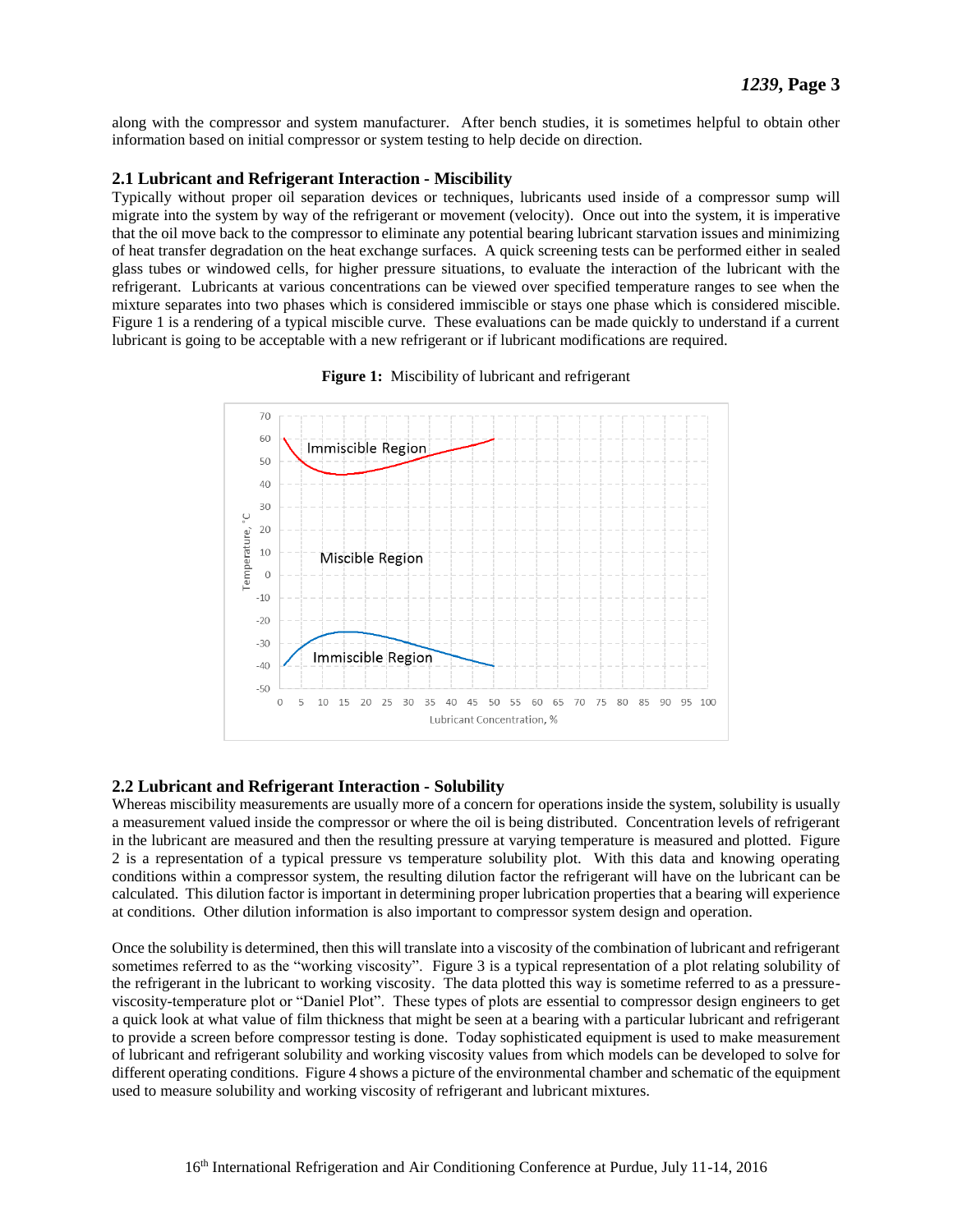#### **2.3 Lubricant and Refrigerant Interaction – Compressor and System Studies**

Screening tests and system tests lasting 2-4 weeks can be used to help make intial studies of not only the candidate refrigerant but also a quick evaluation study of the lubricant. Compressor calorimeter and endurance testing can predict the effective capacity and efficiency that the new refrigerant provides along with expected durability. The lubricant choice can also affect the compressor efficiency and the endurance tests are the best way to identify the optimized lubricant formulation. System testing evaluates the overall benefits or deficiencies that refrigerant testing shows. System testing can also assess how the lubricant is affecting performance based on parameters like oil circulation rates and lubricant-refrigerant interaciton.







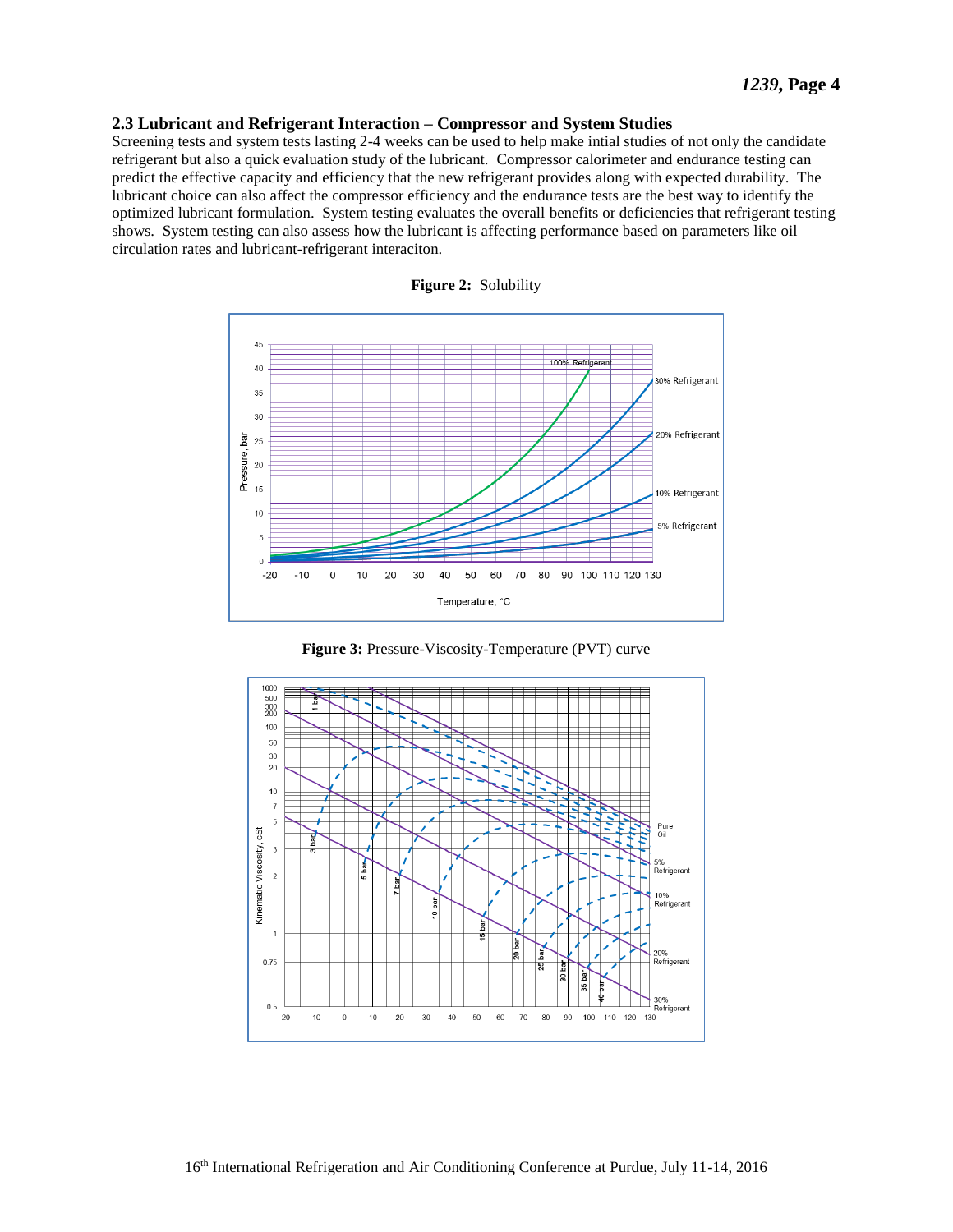#### **Figure 4:** PVT Apparatus





## **3. Lubricant Studies for Lower GWP R-404A Substitutes**

R-404A refrigerant is used in a number of low and medium temperature refrigeration applications ranging from commercial systems using smaller capacity reciprocating compressors to larger semi-hermetic compressors and scrolls used in supermarket rack systems. Since the GWP value of R-404A is one of the largest amongst HFC refrigerants used today, there is pressure to reduce the use of this refrigerant (phase down) to potential phase outs. The European Union has restricted use of refrigerants in certain applications having GWP values above 2500 starting in 2020, the so called F-gas Regulation. The U.S. EPA has also followed similar actions to de-list R-404A as an acceptable refrigerant for certain commercial applications. Given the recent pressure to control the use of R-404A, many compressor and system manufacturers are moving ahead with trying to identify solutions ahead on any phase-down or phase-out schedule. Even though some HFC refrigerants like R-407A and R-407F can meet the anticipated GWP level and  $R-744$  (CO<sub>2</sub>) has found more and more use in supermarket applications as a transcritical fluid, this paper will focus on other lower GWP candidates. The refrigerants I have chosen to discuss are three HFO/HFC that are non-flammable, a slightly flammable HFO/HFC candidate and a flammable HC candidate. Investigation will be made on how these refrigerants interact with lubricants and if current marketed lubricants used with R-404A are still good candidates to use with these particular lower GWP candidates.

## **4. HFO/HFC Blended Refrigerants**

#### **4.1 R-448A**

This refrigerant is a blend of R32/R125/R134a/R1234yf/R1234zeE at percent concentrations of 26/26/21/20/7 and has an ASHRAE safety designation A1 with a GWP value of 1390. As a first look and comparison, the refrigerant was evaluated for miscibility with a number of lubricant candidates based on polyol ester (POE) chemistry that are used today with R-404A refrigerant. Table 2 is a snapshot of miscibility at 10 and 20 percent lubricant concentration in R-448A. OP in the table designates one phase or miscible and TP designates two phases or when the mixture became immiscible. As a comparative, the POE32 reference in the table has a 10 and 20 percent miscibility profile with R-404A that still maintains one phase below -60°C. Reviewing the data it shows that R-448A will have similar miscibility performance with the same lubricants used with R-404A. Given this similarity it would be predicted that based on the miscibility these lubricants could be used in the same type of applications that R-404A is used in without concern for system operating parameters that may minimize oil return and heat transfer.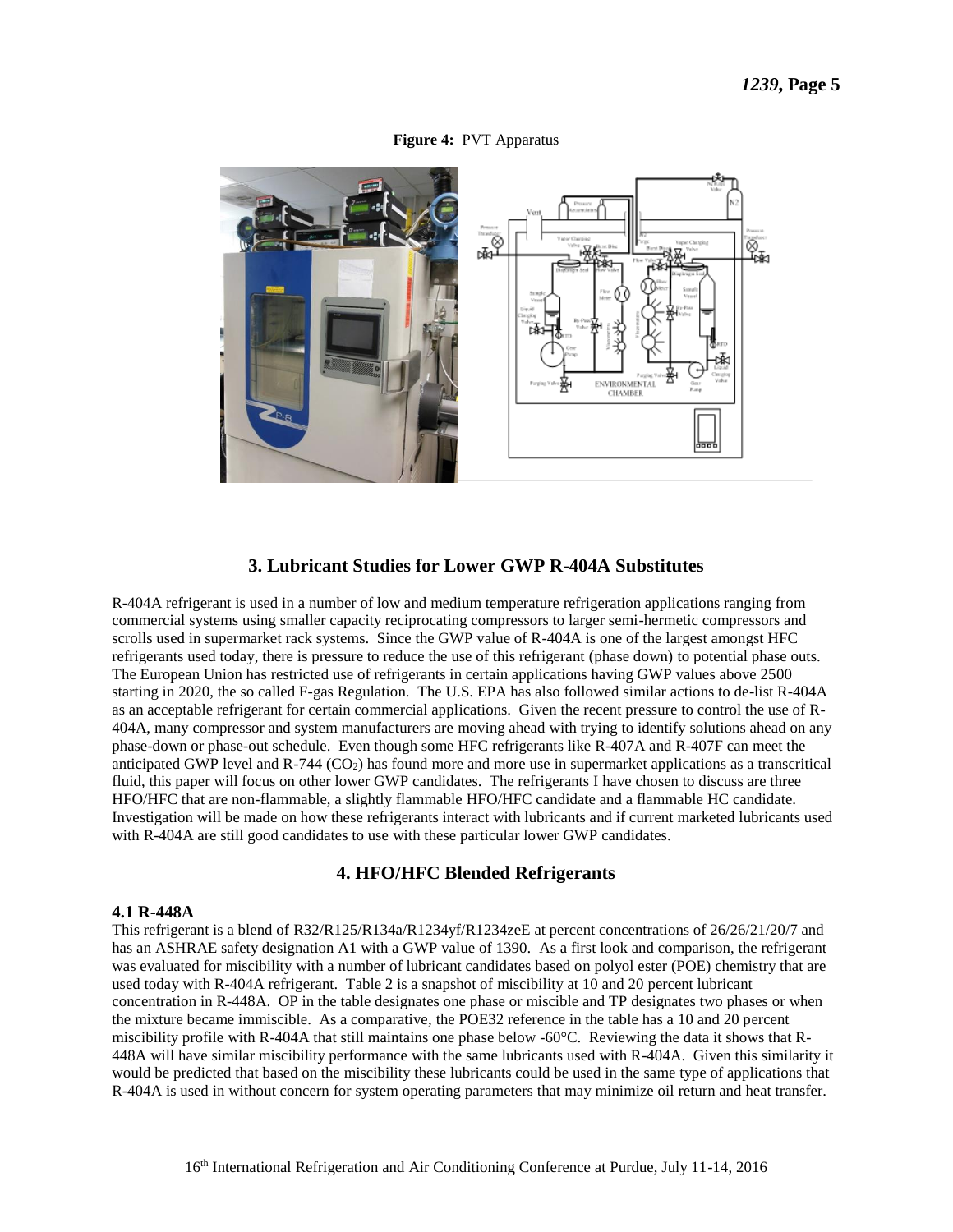*1239***, Page 6**

|                |           | <b>POE 22</b> |           | <b>POE 32</b> |           | POE 68A   | <b>POE 68B</b> |           |
|----------------|-----------|---------------|-----------|---------------|-----------|-----------|----------------|-----------|
|                | 10%       | 20%           | 10%       | 20%           | 10%       | 20%       | 10%            | 20%       |
| 20C            | ΟP        | OΡ            | <b>OP</b> | <b>OP</b>     | <b>OP</b> | <b>OP</b> | <b>OP</b>      | <b>OP</b> |
| 10C            | <b>OP</b> | <b>OP</b>     | OΡ        | OΡ            | <b>OP</b> | <b>OP</b> | <b>OP</b>      | <b>OP</b> |
| 0 <sup>C</sup> | OР        | <b>OP</b>     | <b>OP</b> | <b>OP</b>     | OΡ        | <b>OP</b> | <b>OP</b>      | <b>OP</b> |
| $-10C$         | ΟP        | <b>OP</b>     | <b>OP</b> | OΡ            | OΡ        | <b>OP</b> | <b>OP</b>      | <b>OP</b> |
| $-20C$         | <b>OP</b> | <b>OP</b>     | OP.       | <b>OP</b>     | OΡ        | <b>OP</b> | <b>OP</b>      | TP        |
| $-30C$         | ΟP        | OΡ            | <b>OP</b> | <b>OP</b>     | <b>OP</b> | <b>OP</b> | <b>OP</b>      | TP        |
| $-40C$         | OΡ        | <b>OP</b>     | OΡ        | <b>OP</b>     | OΡ        | <b>OP</b> | TP             | TP        |
| $-50C$         | ΟP        | <b>OP</b>     | <b>OP</b> | OΡ            | OΡ        | <b>OP</b> | TP             | TP        |
| $-60C$         | ΟP        | OΡ            | <b>OP</b> | OΡ            | OΡ        | TP        | TP             | TP        |

|  |  |  |  |  | <b>Table 2:</b> Miscibility Results of Various POE Lubricant Viscosities with R-448A |  |  |  |
|--|--|--|--|--|--------------------------------------------------------------------------------------|--|--|--|
|--|--|--|--|--|--------------------------------------------------------------------------------------|--|--|--|

Recently a number of studies have been presented on lower GWP refrigerants through the AHRI Low GWP AREP and other independent manufacturer studies. These compressor and system tests are usually done as drop-in tests or with minimal changes. Sometimes these tests can provide some insight to the potential effect the lubricant might be having with the candidate refrigerant. Recently a couple of studies have been done with R-448A refrigerant in comparison to R-404A. Rajendran (2013) showed in a supermarket mock set-up that at a low temperature application (-22°F/-30°C evap) and at a medium temperature (12°F/-11°C evap) that R-448A when compared to R-404A baseline showed a 3% and 3-8% respectably improvement in energy efficiency. This data was consistent with performance measurements made on this refrigerant in comparison to R-404A. For the system test the scroll compressor POE lubricant used with R-404A was used with the R-448A and based on the system test performance results it would appear that the lubricant had no negative effect. In a separate study by Baba and Yamaguchi (2014), carried out in an inverter controlled unit at constant capacity, R-448A was compared to R-404A at condensing temperatures of 45°C to 55°C. Improvements in volumetric capacity between 6 and 10% and in COP between 4 and 7% were measured. Once again for this test the same POE lubricant used in the standard rotary compressor was used with the R-448A test, and the fact that there was no volumetric capacity loss is a good indication that this oil will not be challenged with solubility changes that could affect performance.

### **4.2 R-449A**

This refrigerant is a blend of R32/R125/R134a/R1234yf at percent concentrations of 24/25/26/25 and has an ASHRAE safety designation A1 with a GWP value of 1400. As a first look and comparison, the refrigerant was evaluated for solubility and working viscosity with a POE lubricant candidate and compared to solubility and working viscosity data of the same POE lubricant with R-404A. Figure 5 shows the Daniel Plot for POE32 lubricant with R-449A.



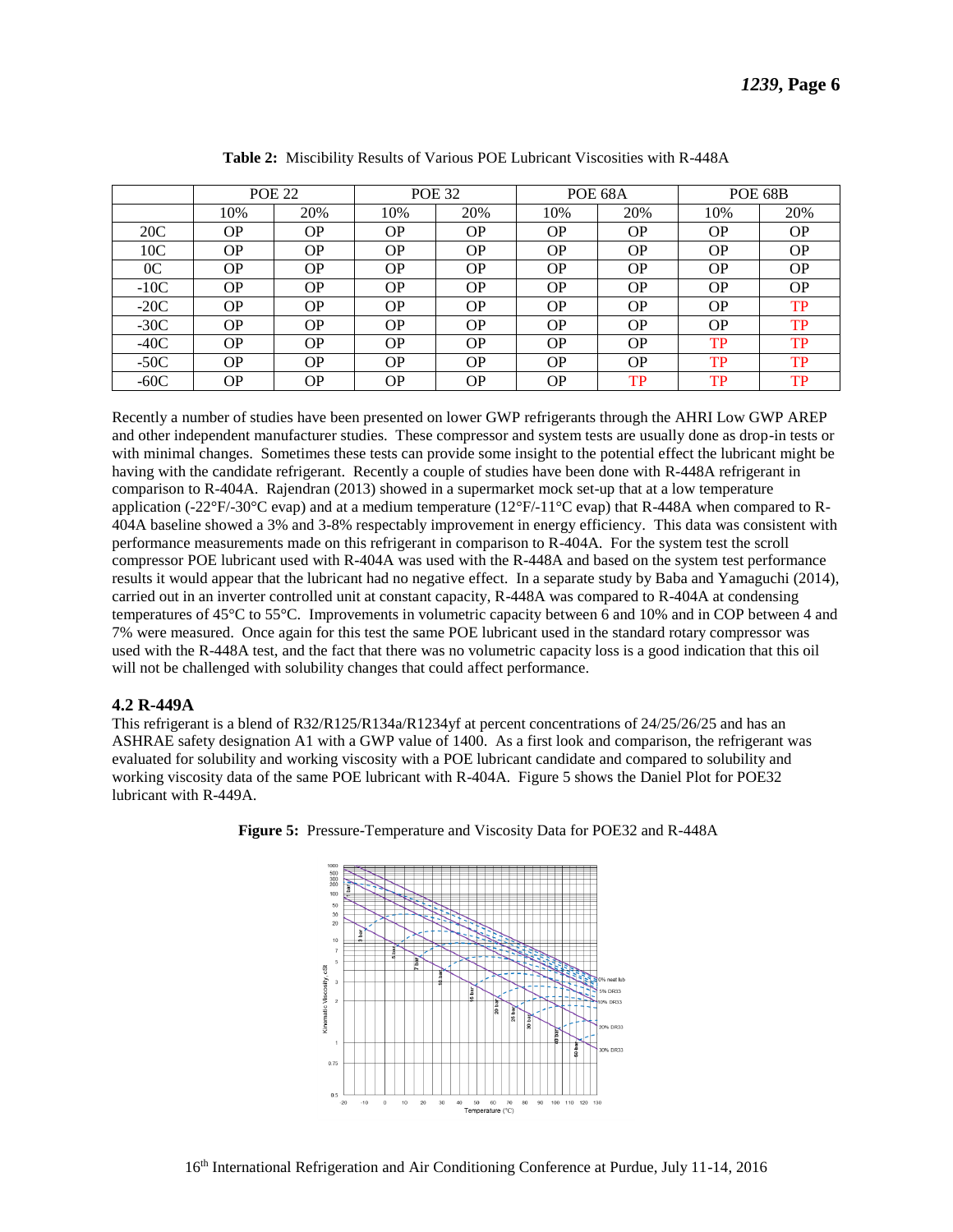Using this data and Daniel Plot data from POE32 with R-404A a comparison was made at four different pressures and two different temperatures. The comparison data is tabulated in Table 3. Even though there could be some difference in operating conditions between the two refrigerants that might result in slight changes to the numbers, this is a good indication that when using the same POE lubricant for both R-404A and R-449A the working viscosities provided to the bearings will be similar.

| $40^{\circ}$ C | 2 Bar            | 4 Bar  | 10 Bar      | 20 Bar | $80^{\circ}$ C | 2 Bar | 4 Bar     | 10 Bar            | 20 Bar            |
|----------------|------------------|--------|-------------|--------|----------------|-------|-----------|-------------------|-------------------|
| $R-404A$       |                  |        |             |        | <b>R-404A</b>  |       |           |                   |                   |
| Dilution       | 4%               | 10%    | 21%         | NA.    | Dilution       | 1.6%  | 5%        | 8%                | 20%               |
| Viscosity      | 24 cSt           | 15 cSt | 6 cSt       |        | Viscositv      | 8 cSt | 7 cSt     | 5 cSt             | $2.8 \text{ cSt}$ |
| <b>R-449A</b>  |                  |        |             |        | <b>R-449A</b>  |       |           |                   |                   |
| Dilution       | 4%               | 10%    | 21%         | NA     | Dilution       | l.5%  | 4.5%      | 8%                | 20%               |
| Viscosity      | $23 \text{ cSt}$ | 15 cSt | $5.5$ $cSt$ |        | Viscosity      | 9 cSt | $7.5$ cSt | $4.8 \text{ cSt}$ | $2.7$ $cSt$       |

| Table 3: R-449A and R-404A comparison with same lubricant |
|-----------------------------------------------------------|
|-----------------------------------------------------------|

A system study was done with R-449A in comparison to R-404A baseline by Leck and Minor (2014) in a split condensing unit open display food case. A reciprocating compressor using a 32 centistoke POE lubricant was used for both tests changing only to fresh lubricant for the second test after the baseline test. Tests were conducted at a couple different ambient temperatures at both low and medium temperature conditions. The results indicated that R-449A showed 3-4% less energy consumption at low temperature and 8-12% less energy consumption at medium temperature over R-404A tests. These results along with the dilution and viscosity results in Table 3 would suggest that the lubricant has no negative affect on performance when operated with R-449A.

## **4.3 R-452A**

This refrigerant is a blend of R32/R125/R1234yf at percent concentrations of 11/59/30 and has an ASHRAE safety designation A1 with a GWP value of 1945. Initial miscibility and solubility studies were done with the refrigerant and compared to R-404A/Lubricant studies. Current POE chemistry at various viscosities was compared by a manufacturer with R-404A and R-452A to see if the current POE lubricant could be used without complications. Figure 6 is a comparison study with two lubricants and the results indicate that miscibility differences between R-404A and R-452A are small and should not be an issue.





PVT data generated for the two POE lubricants listed in the miscibility tests indicated that these lubricants have similar profiles with the two refrigerants and would be considered similar enough that differences seen in compressor lubrication should also be minimal. Actually, compressor testing was done to confirm what was measured in the PVT data and no issues were reported.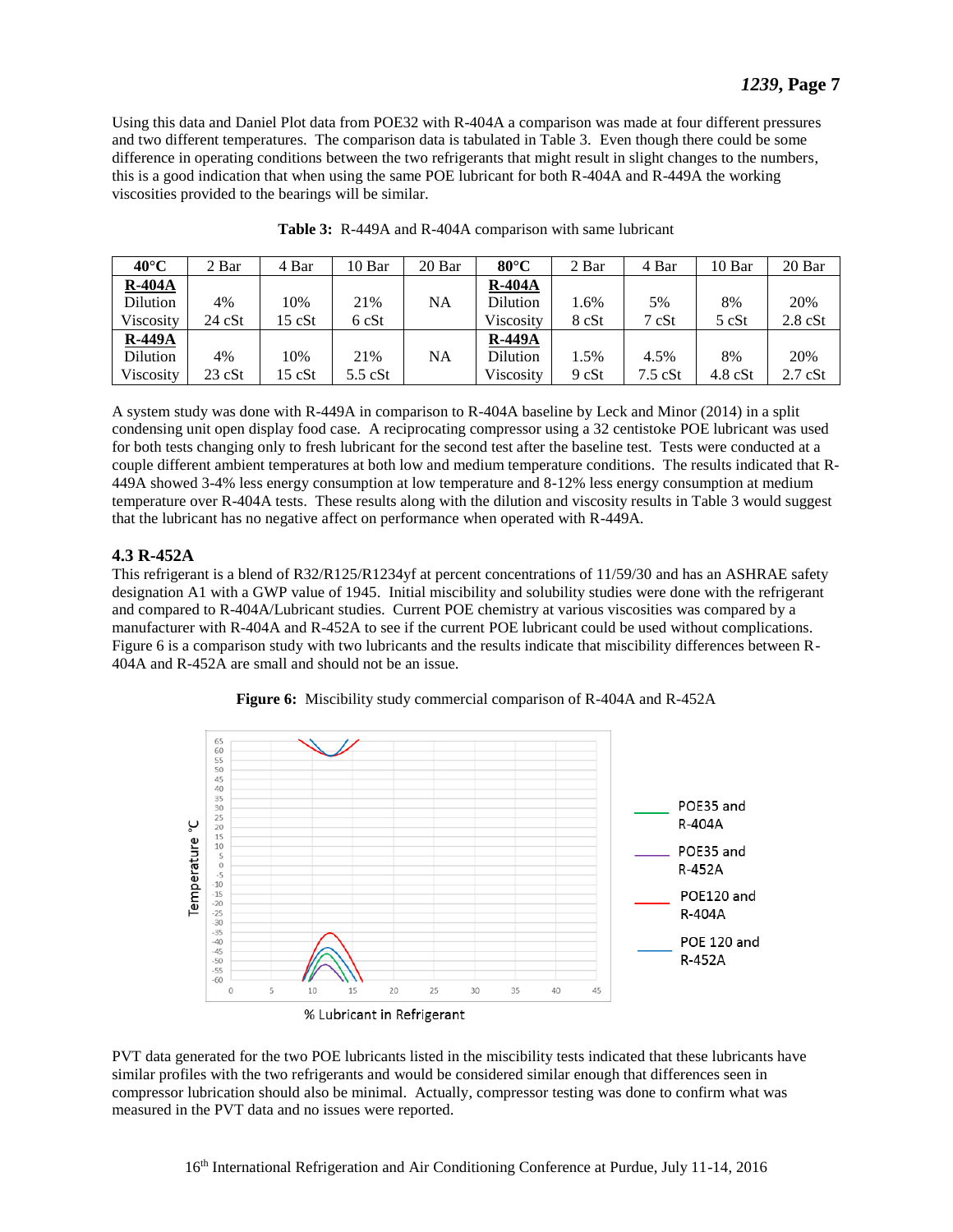As with the other R-404A substitute refrigerants discussed earlier some studies have been done with R-452A in compressors and systems and reference in literature data. A paper by Kujak *et al.* (2015) showed a system study that was done with a trailer transport refrigeration unit which commercially operates with R-404A. Baseline testing was done with R-404A and after measurements the system was operated with R-452A using the same POE lubricant. Results compared to the baseline study indicate that the volumetric efficiency at higher rpm speed was 2% lower while at lower rpm speed was 0.5% lower. The authors commented that these differences would be considered small enough to say that R-452A has similar performance to R-404A and these results would also indicate that the POE lubricant did not have a negative effect and is an effective product for R-452A.

## **4.4 R-455A**

This refrigerant is a blend of R32/R1234yf/R744 at percent concentrations of 21.5/75.5/3 and has an ASHRAE safety designation A2L with a GWP value of <150. Since this refrigerant has some mild flammability compared to the previous three candidates it is more uncertain at this time about the potential commercialization but most likely will not be an issue. Miscibility tests with R-455A and the same POE32 lubricant mentioned in the previous studies indicates that the combination is fully miscible from 0 to 40% lubricant concentration at temperature measurements from 65°C to -60°C. From experience, lower temperature miscibility usually relates to the refrigerant having an increased level of solubility/dilution, therefore, it was valuable to make comparisons of the solubility/working viscosity of R-455A and the other HFO/HFC blends that were rated A1. Figure 7 are plots showing the working viscosity comparison of R-455A; R-448A; R-449A and R-452A over a range of temperatures at two different pressures with the same POE32 lubricant. The results do indicate that R-455A shows lower working viscosity at some conditions, this does seem to relate to the difference in lower temperature miscibility. There is not enough information to determine if these difference are significant.



**Figure 7:** Working viscosity differences of various R-404A substitute refrigerants

System tests have been conducted with R-455A in a commercial refrigeration unit and in a hermetic compressor. Yana Motta and Spatz (2014) showed test results of a ¾ HP single door reach-in freezer using a reciprocating compressor. No changes were made to the lubricant between tests with only slight changes to the evaporator flow, TXV and charge optimization. Results showed a 6% improvement in compressor efficiency and 3% system efficiency improvement and a 4% capacity loss was measured. These results appear to show no significant effect of the lubricant on performance with R-455A. A slight capacity difference could be from the thermodynamic differences of the refrigerant with possible minor changes related to the solubility factor difference. Zgliczynski and Sedliak (2016) showed results from compressor calorimeter studies on R-455A with a 1900 BTU/hr reciprocating hermetic compressor designed for R-404A. The same ISO 22 POE lubricant was used in both the baseline and alternate refrigerant study at varying evaporator temperatures (-40 to -10°C) and condensing temperatures (30 to 60°C). At the midpoint rating condition, the average capacity loss for R-455A was approximately 2% while the efficiency measured an average gain of approximately 6%. The authors commented that R-455A appears as a reasonable candidate for an R-404A replacement in lower temperature systems. Once again lubricant performance does not seem to be an issue. As an aside for discussion that will take place in the next section, comparison testing was also done in this study with R-290 refrigerant. Once again using the same ISO 22 POE lubricant, the results showed approximately 10% capacity loss and 11% efficiency gain. Solubility of R-290 will be discussed later.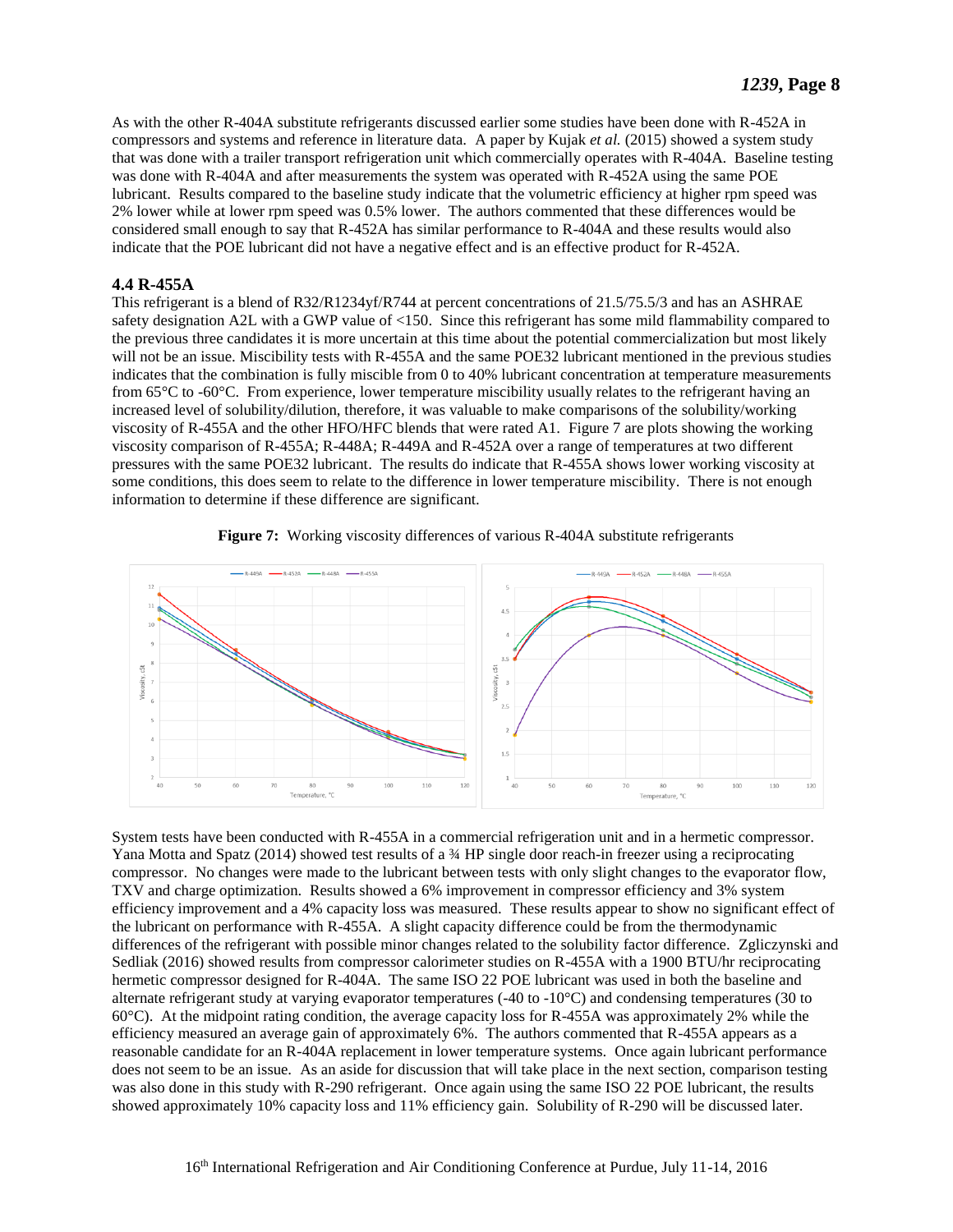## **5. HC Refrigerant**

R-290 (propane) refrigerant is a single component refrigerant with an ASHRAE safety designation of A3 with a GWP value of <20. R-290 is not really a new refrigerant being investigated since it is already in use in many regions in various applications. Typically in light commercial types of systems, there is a limit to how much R-290 can be used due to the highly flammable nature of the refrigerant which can limit the size of the system in operation. In the previous section, some information was provided which compared the effectiveness of R-290 when compared to R-404A which showed better efficiency but some capacity loss. This loss in capacity could be mainly from the thermodynamics, but since R-290 has a high solubility level in most lubricants, this could also be playing a role. Unlike HFC refrigerants and the HFO/HFC refrigerants discussed earlier, R-290 can be used with mineral type oils but this brings about even higher dilution of refrigerant into the lubricant. Many compressor manufacturers have commercialized R-290 compressors using POE lubricants to help minimize the higher dilution factors that exist with mineral oils that may degrade volumetric capacity. Table 4 is a comparison of R-290 dilution in a mineral oil and a POE lubricant. The results show how dilution increases in the mineral oil.

|     | 4 Bar |            | 8 Bar |       |  |
|-----|-------|------------|-------|-------|--|
|     | МO    | <b>POE</b> | MO    | POE   |  |
| 20C | 9.8%  | 7.5%       | 47.0% | 35.0% |  |
| 40C | 5.4%  | 4.1%       | 14.2% | 12.1% |  |
| 60C | 3.6%  | 3.0%       | 8.2%  | 6.9%  |  |
| 80C | 2.6%  | 2.3%       | 5.5%  | 4.9%  |  |

|  |  | Table 4: MO and POE dilution comparison of R-290 |  |  |
|--|--|--------------------------------------------------|--|--|
|--|--|--------------------------------------------------|--|--|

The charge restriction in place for R-290 refrigerant usage minimizes the application and locations that this refrigerant can be used. Since the charge is limited to a certain amount, it is beneficial to understand the regions of a system that the refrigerant resides in to be able to potentially maximize charge usage. Fuentes and Hrnjak (2015) tried to measure and predict the distribution of the R-290 refrigerant in a typical light commercial unit like a beverage cooler. The results indicate that the majority of the charge was found in the condenser concluding the condenser redesign could be beneficial. Also the second highest location of the refrigerant was in the lubricant, attempting to minimize this level would also be helpful to not only charge maximization but also system performance. Lubricant chemistry as seen in Table 4 can play a role in this minimization and further optimization can be done with lubricant change. Figure 8 shows the dilution factor of three different lubricant chemistries.